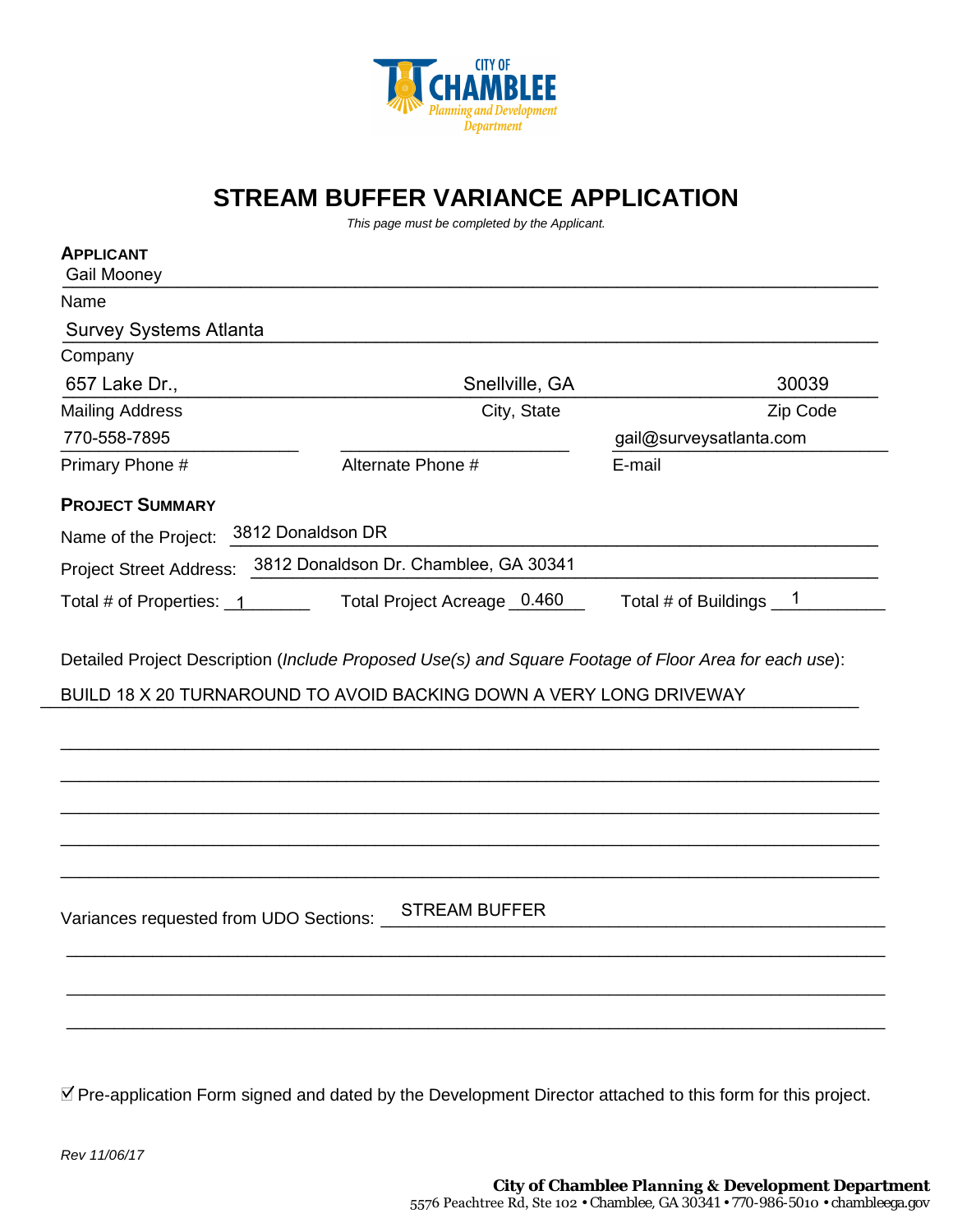

## **WRITTEN ANALYSIS FOR A STREAM BUFFER APPLICATION**

The Mayor and City Council shall authorize variances to the City of Chamblee Stream Buffer standards found in Chapter 310, Article 2 of the UDO only upon consideration of the following factors. Please provide an explanation below for each factor as it applies to your property. Attach additional pages as needed.

1. The shape, size, topography, slope, soils, vegetation, and other physical characteristics of the property;

\_\_\_\_\_\_\_\_\_\_\_\_\_\_\_\_\_\_\_\_\_\_\_\_\_\_\_\_\_\_\_\_\_\_\_\_\_\_\_\_\_\_\_\_\_\_\_\_\_\_\_\_\_\_\_\_\_\_\_\_\_\_\_\_\_\_\_\_\_\_\_\_\_\_\_\_\_\_\_\_\_\_\_ Portions of the existing house and driveway are located inside the 25, 50 and 75 foot stream buffers

\_\_\_\_\_\_\_\_\_\_\_\_\_\_\_\_\_\_\_\_\_\_\_\_\_\_\_\_\_\_\_\_\_\_\_\_\_\_\_\_\_\_\_\_\_\_\_\_\_\_\_\_\_\_\_\_\_\_\_\_\_\_\_\_\_\_\_\_\_\_\_\_\_\_\_\_\_\_\_\_\_\_\_

\_\_\_\_\_\_\_\_\_\_\_\_\_\_\_\_\_\_\_\_\_\_\_\_\_\_\_\_\_\_\_\_\_\_\_\_\_\_\_\_\_\_\_\_\_\_\_\_\_\_\_\_\_\_\_\_\_\_\_\_\_\_\_\_\_\_\_\_\_\_\_\_\_\_\_\_\_\_\_\_\_\_\_

\_\_\_\_\_\_\_\_\_\_\_\_\_\_\_\_\_\_\_\_\_\_\_\_\_\_\_\_\_\_\_\_\_\_\_\_\_\_\_\_\_\_\_\_\_\_\_\_\_\_\_\_\_\_\_\_\_\_\_\_\_\_\_\_\_\_\_\_\_\_\_\_\_\_\_\_\_\_\_\_\_\_\_

\_\_\_\_\_\_\_\_\_\_\_\_\_\_\_\_\_\_\_\_\_\_\_\_\_\_\_\_\_\_\_\_\_\_\_\_\_\_\_\_\_\_\_\_\_\_\_\_\_\_\_\_\_\_\_\_\_\_\_\_\_\_\_\_\_\_\_\_\_\_\_\_\_\_\_\_\_\_\_\_\_\_\_

\_\_\_\_\_\_\_\_\_\_\_\_\_\_\_\_\_\_\_\_\_\_\_\_\_\_\_\_\_\_\_\_\_\_\_\_\_\_\_\_\_\_\_\_\_\_\_\_\_\_\_\_\_\_\_\_\_\_\_\_\_\_\_\_\_\_\_\_\_\_\_\_\_\_\_\_\_\_\_\_\_\_\_

\_\_\_\_\_\_\_\_\_\_\_\_\_\_\_\_\_\_\_\_\_\_\_\_\_\_\_\_\_\_\_\_\_\_\_\_\_\_\_\_\_\_\_\_\_\_\_\_\_\_\_\_\_\_\_\_\_\_\_\_\_\_\_\_\_\_\_\_\_\_\_\_\_\_\_\_\_\_\_\_\_\_\_

\_\_\_\_\_\_\_\_\_\_\_\_\_\_\_\_\_\_\_\_\_\_\_\_\_\_\_\_\_\_\_\_\_\_\_\_\_\_\_\_\_\_\_\_\_\_\_\_\_\_\_\_\_\_\_\_\_\_\_\_\_\_\_\_\_\_\_\_\_\_\_\_\_\_\_\_\_\_\_\_\_\_\_

\_\_\_\_\_\_\_\_\_\_\_\_\_\_\_\_\_\_\_\_\_\_\_\_\_\_\_\_\_\_\_\_\_\_\_\_\_\_\_\_\_\_\_\_\_\_\_\_\_\_\_\_\_\_\_\_\_\_\_\_\_\_\_\_\_\_\_\_\_\_\_\_\_\_\_\_\_\_\_\_\_\_\_

\_\_\_\_\_\_\_\_\_\_\_\_\_\_\_\_\_\_\_\_\_\_\_\_\_\_\_\_\_\_\_\_\_\_\_\_\_\_\_\_\_\_\_\_\_\_\_\_\_\_\_\_\_\_\_\_\_\_\_\_\_\_\_\_\_\_\_\_\_\_\_\_\_\_\_\_\_\_\_\_\_\_\_

\_\_\_\_\_\_\_\_\_\_\_\_\_\_\_\_\_\_\_\_\_\_\_\_\_\_\_\_\_\_\_\_\_\_\_\_\_\_\_\_\_\_\_\_\_\_\_\_\_\_\_\_\_\_\_\_\_\_\_\_\_\_\_\_\_\_\_\_\_\_\_\_\_\_\_\_\_\_\_\_\_\_\_

\_\_\_\_\_\_\_\_\_\_\_\_\_\_\_\_\_\_\_\_\_\_\_\_\_\_\_\_\_\_\_\_\_\_\_\_\_\_\_\_\_\_\_\_\_\_\_\_\_\_\_\_\_\_\_\_\_\_\_\_\_\_\_\_\_\_\_\_\_\_\_\_\_\_\_\_\_\_\_\_\_\_\_ Survey attched

2. The locations of all streams on the property, including along property boundaries;

Stream and relevant buffers are noted on the survey and site plan<br>————————————————————

3. The location and extent of the proposed buffer or setback intrusion;

1 1 opood pad io notod on ono pian Proposed pad is noted on site plan

4. Whether alternative designs are possible which require less intrusion or no intrusion;

There are no options as a substantial portion of the stream is on the subject property. Only the most \_\_\_\_\_\_\_\_\_\_\_\_\_\_\_\_\_\_\_\_\_\_\_\_\_\_\_\_\_\_\_\_\_\_\_\_\_\_\_\_\_\_\_\_\_\_\_\_\_\_\_\_\_\_\_\_\_\_\_\_\_\_\_\_\_\_\_\_\_\_\_\_\_\_\_\_\_\_\_\_\_\_\_ northwest section of the lot is outside any buffer

\_\_\_\_\_\_\_\_\_\_\_\_\_\_\_\_\_\_\_\_\_\_\_\_\_\_\_\_\_\_\_\_\_\_\_\_\_\_\_\_\_\_\_\_\_\_\_\_\_\_\_\_\_\_\_\_\_\_\_\_\_\_\_\_\_\_\_\_\_\_\_\_\_\_\_\_\_\_\_\_\_\_\_

\_\_\_\_\_\_\_\_\_\_\_\_\_\_\_\_\_\_\_\_\_\_\_\_\_\_\_\_\_\_\_\_\_\_\_\_\_\_\_\_\_\_\_\_\_\_\_\_\_\_\_\_\_\_\_\_\_\_\_\_\_\_\_\_\_\_\_\_\_\_\_\_\_\_\_\_\_\_\_\_\_\_\_

\_\_\_\_\_\_\_\_\_\_\_\_\_\_\_\_\_\_\_\_\_\_\_\_\_\_\_\_\_\_\_\_\_\_\_\_\_\_\_\_\_\_\_\_\_\_\_\_\_\_\_\_\_\_\_\_\_\_\_\_\_\_\_\_\_\_\_\_\_\_\_\_\_\_\_\_\_\_\_\_\_\_\_